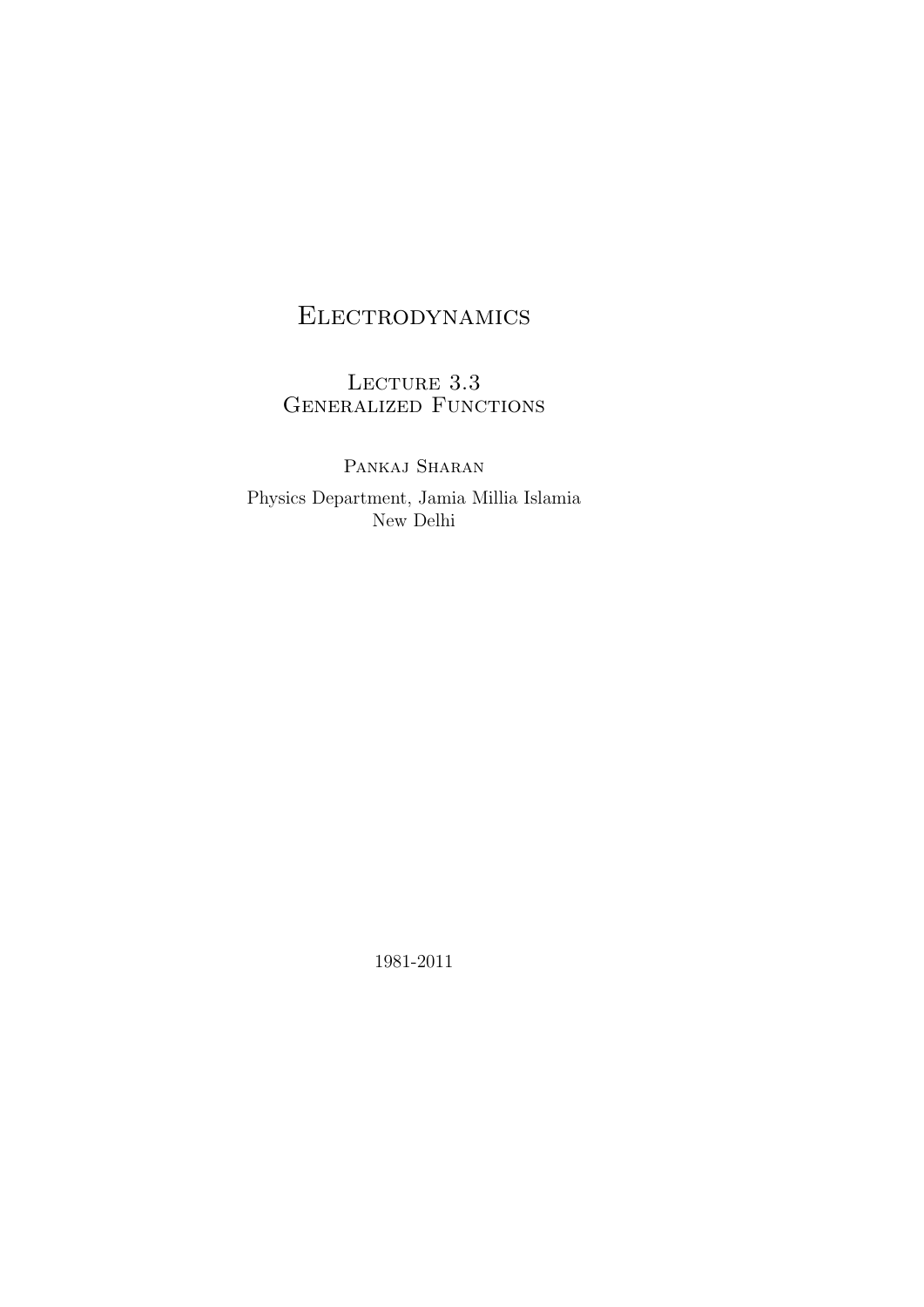# Lecture 3.3 Generalized Functions

#### $§$  1

### Generalised functions

The standard definition of a function  $f$  is as follows. A function f is a mapping from the set  $\mathcal R$  of real numbers (or a suitable interval of it) into the real numbers, so that it assigns a number  $f(x)$ , called its value, to  $x \in \mathcal{R}$ .

Consider the "step function"  $\theta$  defined as follows :

$$
\begin{aligned}\n\theta(x) &= 0 & x < 0 \\
\theta(x) &= 1 & x > 0\n\end{aligned}
$$

This is very much like an ordinary function, in fact a constant function, everywhere except the point  $x = 0$  where it is not defined. The function is discontinuous at  $x = 0$  and we can not define its derivative at that point.

The theory of generalised functions is a genralization of the concept of functions to include functions which may have discontinuities or singularities at some or other point of their domain of definition.

For this purpose we must look at an alternative way to define a function.

There are three different ways to define generalized functions.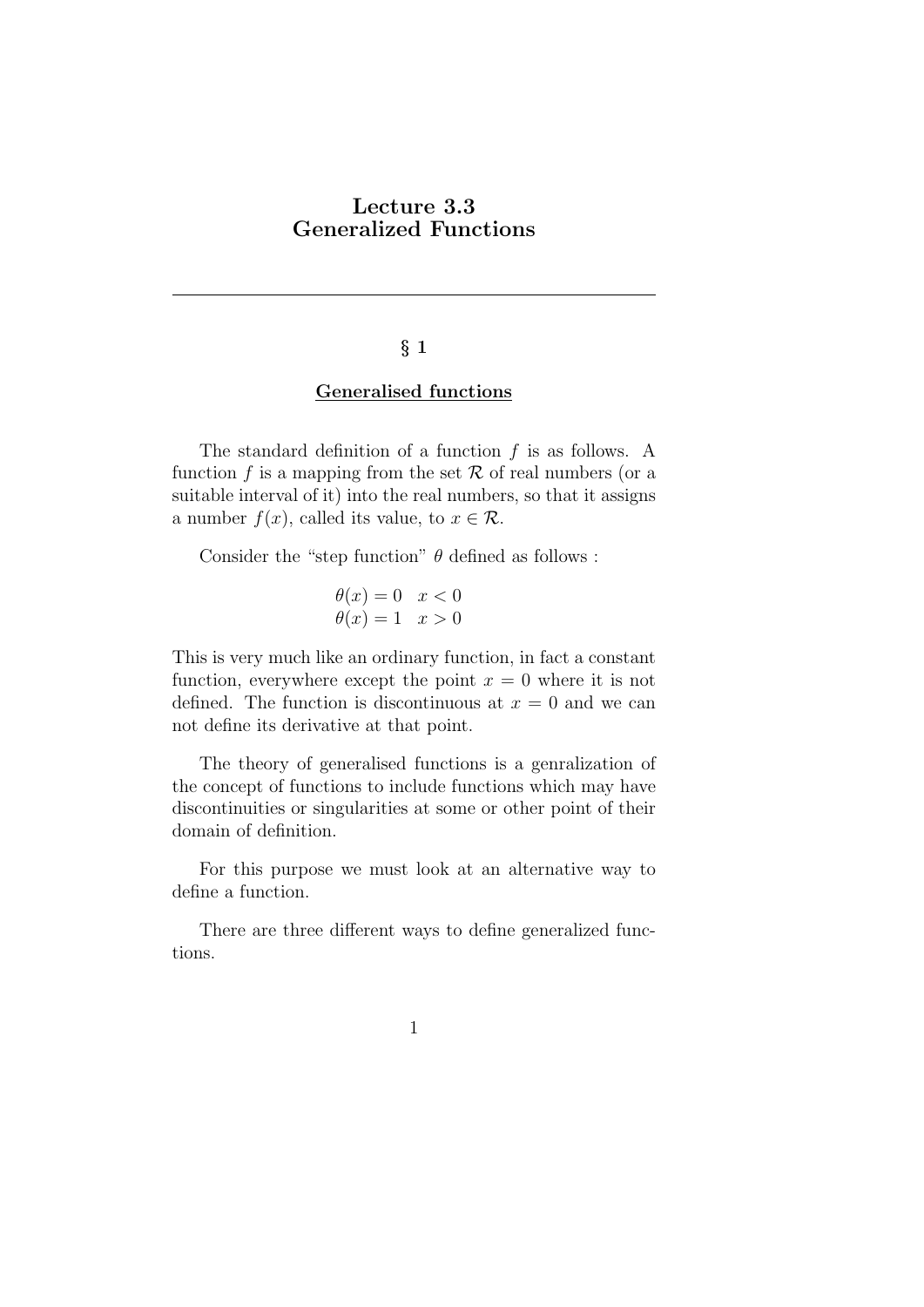- 1. A generalized function is defined by a sequence of ordinary functions which "tend towards" the singular function.
- 2. A generalized function defined indirectly when integral of its product with a smooth well behaved functions is given.
- 3. A generalized function is defined as boundary value of an analytic function.

All three methods are used and they complement each other.

#### § 2

#### Sequence of functions

The best exampole is the Dirac delta function. The sequence of functions is chosen as

$$
\delta(x) = \lim_{n \to \infty} f_n(x) = \frac{n}{\sqrt{\pi}} e^{-n^2 x^2}, \qquad n = 1, 2, \dots \tag{1}
$$

By choosing  $\epsilon = 1/n^2$  we can also write the above definition as

$$
\delta(x) = \lim_{\epsilon \to 0} f_n(x) = \frac{1}{\sqrt{\epsilon \pi}} e^{-x^2/\epsilon}, \qquad n = 1, 2, \dots \tag{2}
$$

These functions looks like

2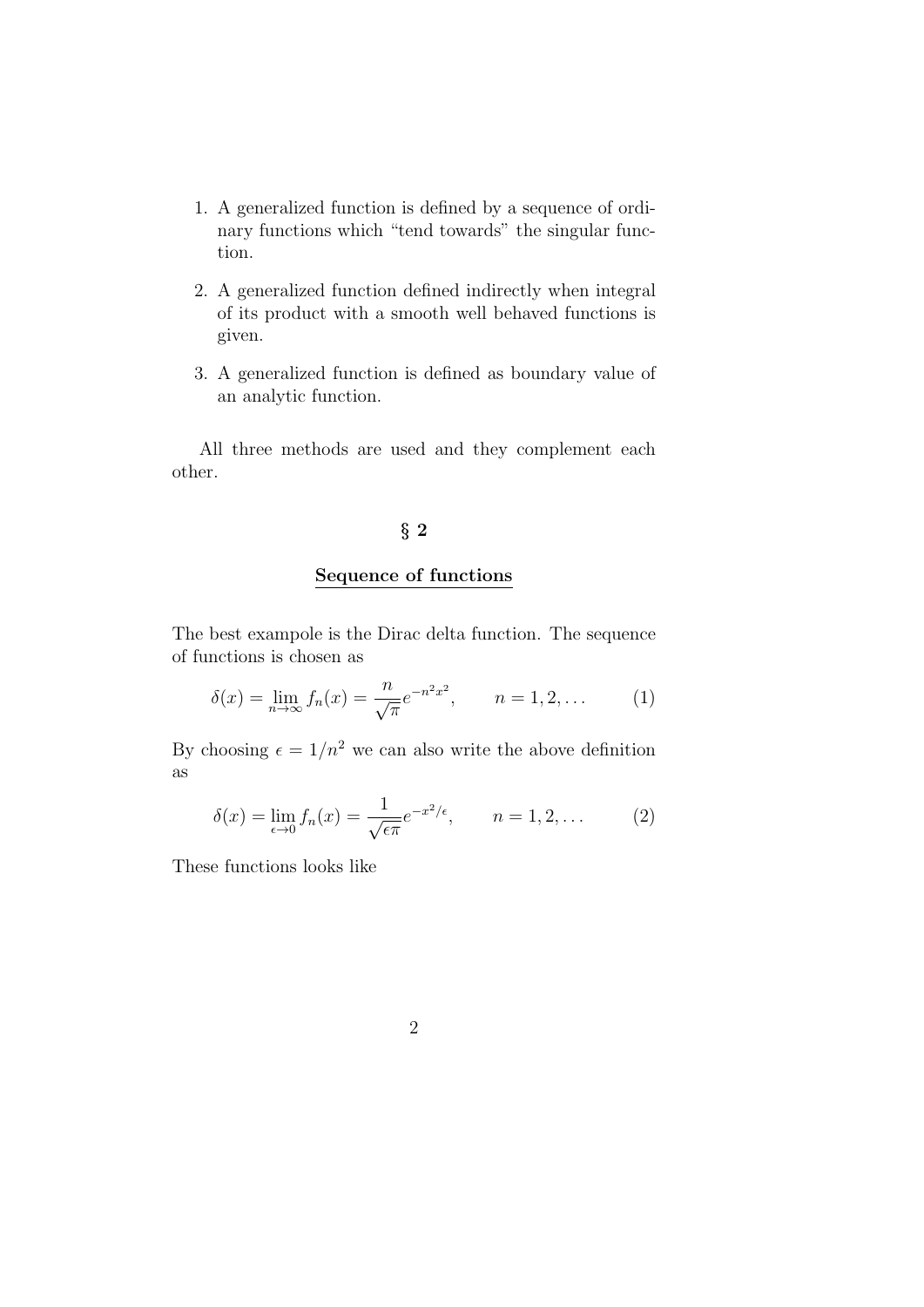

The "area under the curve" of  $f_n$  is  $\int_{-\infty}^{\infty} f_n(x) dx = 1$  (check that). And for larger values of  $n$  the functions become narrowly and sharply peaked around  $x = 0$  always keeping the area under the curve equal to 1.

The Dirac delta function is the limiting function of this sequence. In the limit the function would be zero everywhere except at  $x = 0$  where it would be  $+\infty$ .

The above sequence is not the only sequence of functions which defines the Dirac delta. There are several (in fact infinitely many) such sequences. Another example of a sequence of functions is obtained by

$$
\delta(x) = \lim_{\epsilon \to 0} \frac{1}{\pi} \frac{\epsilon}{x^2 + \epsilon^2}
$$

If you really must insist on a *sequence*, you can take  $\epsilon = 1/n$ 

3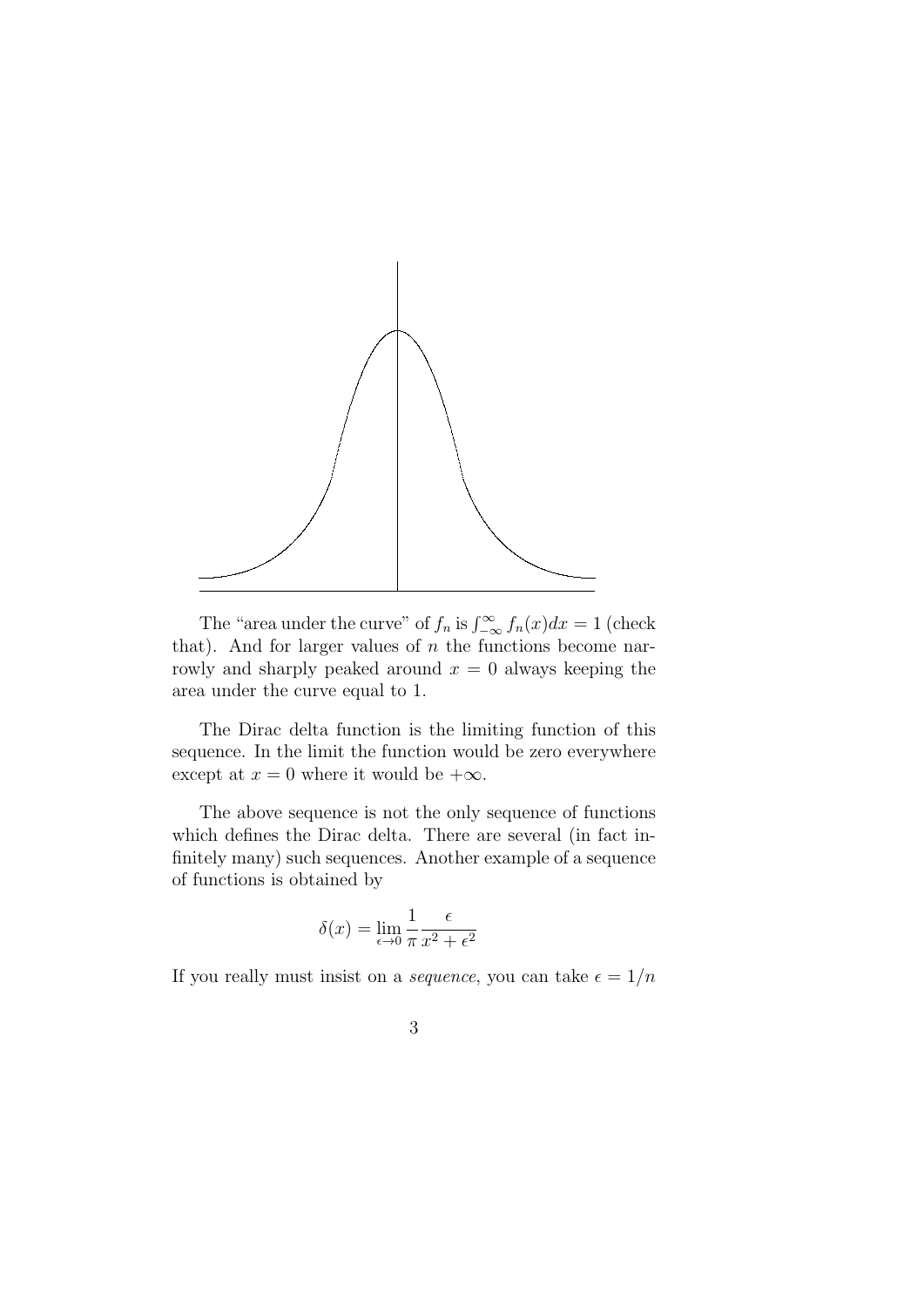which is equivalent to  $\epsilon \to 0$  as  $n \to \infty$ . This gives

$$
\delta(x) = \lim_{n \to \infty} g_n(x) = \frac{n}{\pi} \frac{1}{1 + n^2 x^2}, \qquad n = 1, 2, ...
$$

These functions also have unit area under the curve and for large values of  $n$  the functions become very sharply peaked and narrow near  $x = 0$ .

Actually it does not matter which particular sequence is used for the definition.

The step function can be approximated by a sequence of functions

$$
\theta(x) = \lim_{n \to \infty} h_n(x) = \frac{1}{2} + \frac{1}{2} \tanh(nx)
$$

The function  $tanh(nx)$  looks like



For large values of  $n$  the function becomes more and more steep at origin and for most of the positive side it is practically equal to 1 and on the negative side it is −1. Another sequence is

$$
\theta(x) = \lim_{n \to \infty} k_n(x) = \frac{1}{2} + \frac{1}{\pi} \tan^{-1}(nx)
$$
  $n = 1, 2, ...$ 

where it is understood that we take the values of  $tan^{-1}(x)$  in the range  $-\pi/2$  to  $\pi/2$ . The function  $\tan^{-1}(x)$  also has graph

$$
\phantom{0}4
$$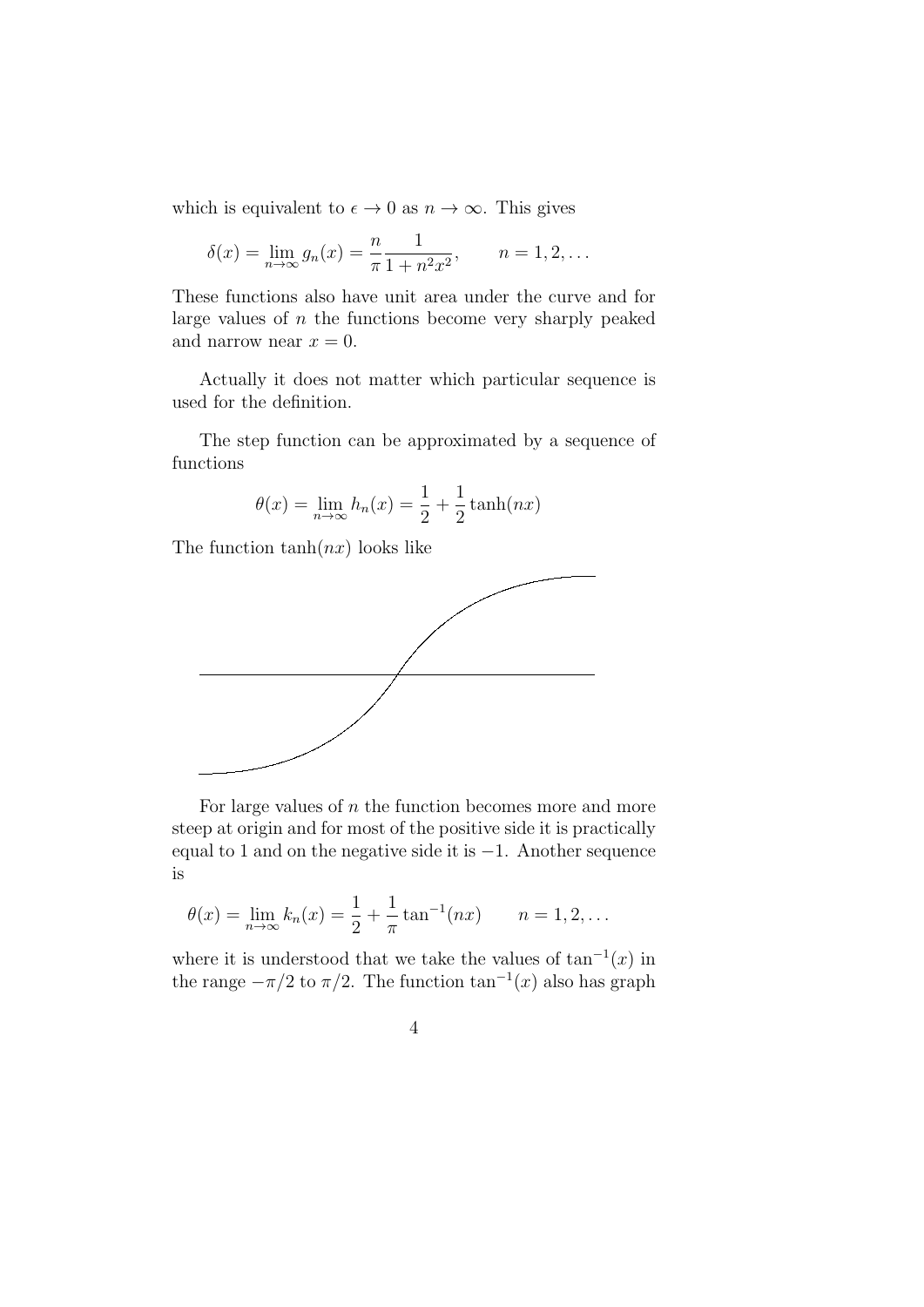like  $tanh(x)$ , and suitable factor has been used to give the step function.

A third interesting example is the "Cauchy principal value" of  $1/x$ . This function is obtained by omitting the singular part of  $1/x$  in a symmetrical way from the neighbourhood of  $x = 0$ . Let  $\epsilon$  be a small number, then we define the Caucy principal value denoted by

$$
P\left(\frac{1}{x}\right)
$$

as the limit  $\epsilon \to 0$  of the function

:

$$
P\left(\frac{1}{x}\right) = \frac{1}{x} \qquad (|x| > \epsilon)
$$

$$
= 0 \qquad (|x| < \epsilon)
$$

Again we encounter the discontinuities. We can define the Cauchy principal value by a sequence of functions

$$
P\left(\frac{1}{x}\right) = \lim_{\epsilon \to 0} \frac{x}{x^2 + \epsilon^2} = \lim_{n \to \infty} \frac{n^2 x}{1 + n^2 x^2} \qquad (\epsilon = \frac{1}{n})
$$

You *must* plot these functions. The idea is that for  $|x| > \epsilon$ the function behaves like  $1/x$  and near  $x = 0$  it is linear with a large slope  $(n^2)$ . The turning point from  $1/x$  to x behaviour is at  $x = \epsilon = 1/n$ .

We are already in a position to prove an important relation

$$
\lim_{\epsilon \to 0} \frac{1}{x \pm i\epsilon} = P\left(\frac{1}{x}\right) \mp i\pi \delta(x)
$$

The left hand side is a a complex fuction with a small imaginary part

$$
\frac{1}{x \pm i\epsilon} = \frac{x}{x^2 + \epsilon^2} \mp i \frac{\epsilon}{x^2 + \epsilon^2}
$$

$$
5\,
$$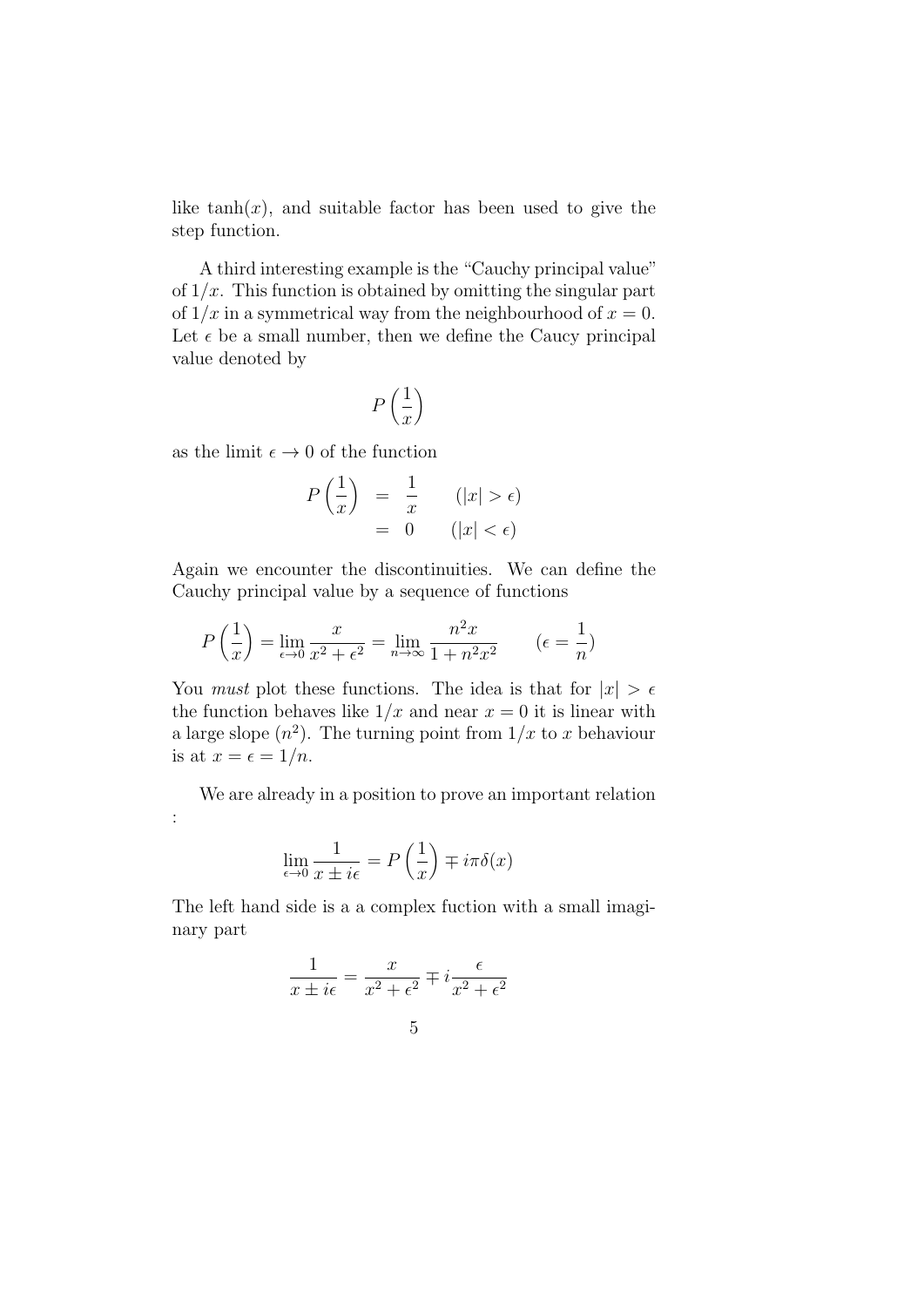When  $\epsilon \to 0$  the first term on the right hand side becomes the Cauchy principal value, and the second term gives Dirac delta function by the definition given above. Therefore (as  $\epsilon \rightarrow 0$ )

$$
\frac{1}{x \pm i\epsilon} = P\left(\frac{1}{x}\right) \mp i\pi\delta(x)
$$

There is another intresting fact we can derive. If a sequence  $f_n$  of functions tends to a generalized function f then we say that the sequence  $f'_n$  of derivatives of the functions defines the **derivative**  $f'$  of the generalized function. You can check that the derivative of the step function is the Dirac delta function :

$$
\theta'(x) = \delta(x)
$$

(Hint : use tan<sup>−</sup><sup>1</sup> definition for the step function.)

#### $§ 3$

#### Generalized functions defined via test functions

The method of indirect definition of a generalized function is somewhat like the way police obtains information on hard criminals through its informers who are themselves better behaved but happen to be in the company of the those wanted men.

In this method the effect of the generalized function is seen when "it is smeared with a test function". This means we integrate the generalized function to be defined with a known well behaved "test" function  $\phi$  and give the value of the integral

$$
(f, \phi) \equiv \int_{-\infty}^{+\infty} f(x)\phi(x)dx
$$

6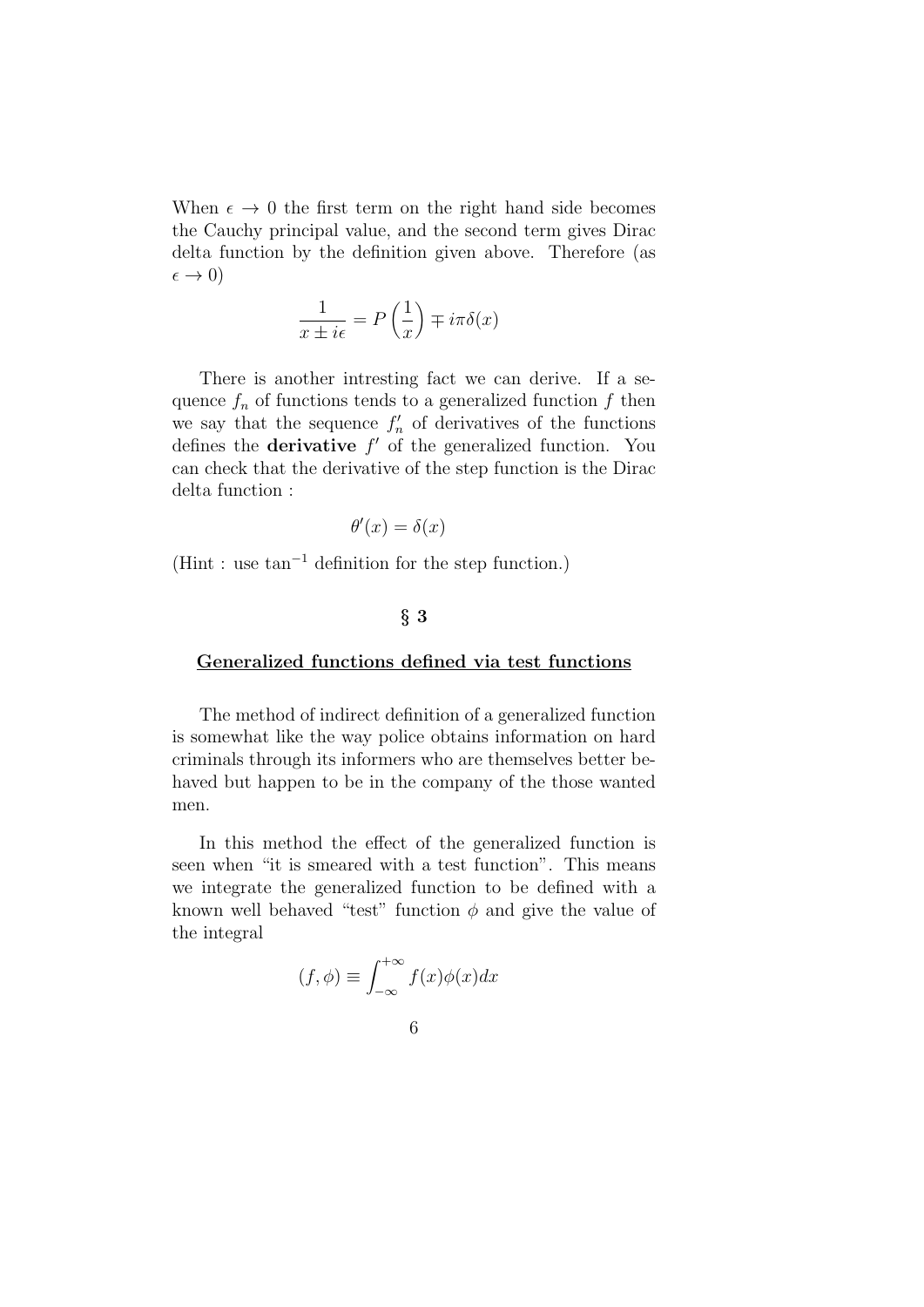The class  $\mathcal D$  of test functions should be sufficiently large so that a knowledge of  $(f, \phi)$  for all  $\phi \in \mathcal{D}$  is enough to extract all relevant knowledge of the generalized function f.

The class of functions  $\mathcal D$  is taken to be the set of all functions which are infinitely differentiable and which vanish outside a finite interval.

[Example and remark about the difference between analytic real and analytic complex functions.]

It is hoped that for functions with a singularity, the process of integrating with a very well behaved and smooth function  $\phi$  will give meaningful result  $(f, \phi)$ , even though it may not be possible to define the function at all points by the usual definition.

For example, for our step function, the definition as a generalized function is

$$
(\theta, \phi) = \int_0^{+\infty} \phi(x) dx
$$

which is obvious in this simple case.

And the Dirac delta function is defined by

$$
(\delta, \phi) = \phi(0)
$$

This indirect method for generalized function can be employed to define derivatives of a generalized function which are again generalised functions.

If there was an ordinary function  $f(x)$  we would write  $f' = df/dx$ :

$$
(f', \phi) = \int_{-\infty}^{+\infty} f'(x)\phi(x)dx
$$

$$
\overline{7}
$$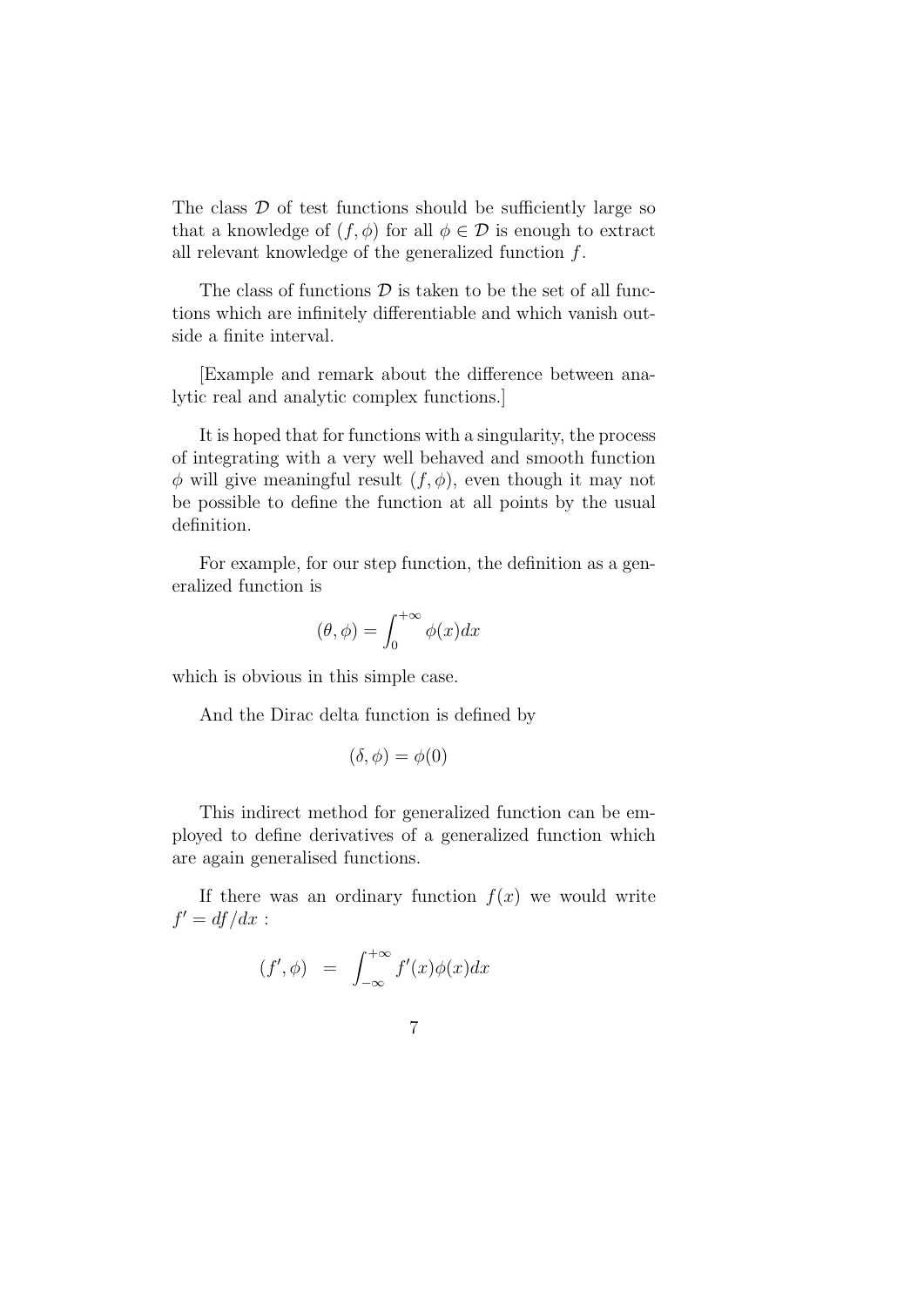$$
= [f\phi]_{-\infty}^{+\infty} - \int_{-\infty}^{+\infty} f(x)\phi'(x)dx
$$

$$
= -(f, \phi')
$$

the first term being zero because every  $\phi$  vanishes at  $\pm \infty$ .

We use the same relation to define the derivative  $f'$  of a generalised function f.

Definition : 
$$
(f', \phi) = -(f, \phi')
$$

As an example we can define the derivative of the step function  $\theta$  as

$$
(\theta', \phi) = -(\theta, \phi') = -\int_0^{+\infty} \phi'(x) dx = -[\phi(x)]_0^{\infty} = \phi(0)
$$

Therefore  $\theta'$  is a generalised function identical to Dirac delta function.

What is more  $\delta$ , being a generalised function itself, has its own derivative defined

$$
(\delta', \phi) = -(\delta, \phi') = -\phi'(0)
$$

Thus generalised functions have derivatives of all orders defined – which is very good progress considering that it was not possible to differentiate them even once by by the usual definition.

#### § 4

## Fourier Transform of  $\delta$

We shall prove a very important formula, which can be written as

8

$$
\delta(x) = \frac{1}{2\pi} \int_{-\infty}^{+\infty} e^{ikx} dk
$$